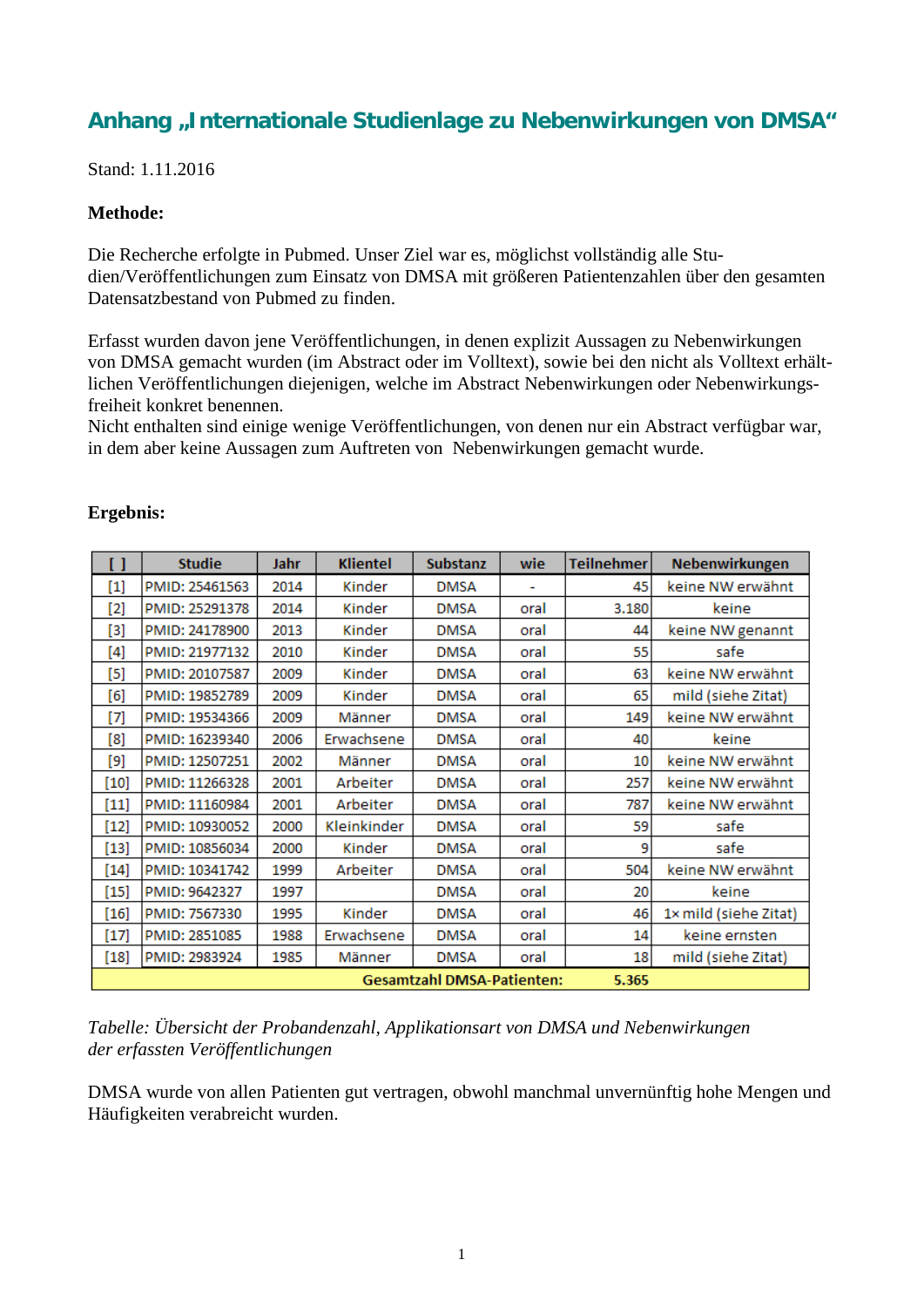# **Aussagen zu DMSA in den erfassten Fallveröffentlichungen**

[1] Autism: a form of lead and mercury toxicity. Yassa HA. Environ Toxicol Pharmacol. 2014 Nov;38(3):1016-24. doi: 10.1016/j.etap.2014.10.005. PMID: 25461563

45 autistische Kinder im Alter von 2 bis 10 erhielten DMSA

"Significant decline in the blood level of lead and mercury with the use of DMSA as a chelating agent. In addition, there was decline in the autistic symptoms with the decrease in the lead and mercury level in blood."

keine NW im Abstract erwähnt, Volltext muss gekauft werden

[2] Description of 3,180 courses of chelation with dimercaptosuccinic acid in children  $\leq 5$  y with severe lead poisoning in Zamfara, Northern Nigeria: a retrospective analysis of programme data. Thurtle N, Greig J, Cooney L, Amitai Y, Ariti C, Brown MJ, Kosnett MJ, Moussally K, Sani-Gwarzo N, Akpan H, Shanks L, Dargan PI. PLoS Med. 2014 Oct 7;11(10):e1001739. doi: 10.1371/journal.pmed.1001739. PMID: 25291378

3180 Kinder jünger als 5 Jahre mit Bleibelastung erhielten DMSA oral

"No clinically severe adverse drug effects were observed, and no laboratory findings required discontinuation of treatment.

Oral DMSA was a pharmacodynamically effective chelating agent for the treatment of severe childhood lead poisoning in a resource-limited setting."

[3] Efficacy of DMSA Therapy in a Sample of Arab Children with Autistic Spectrum Disorder. Blaurock-Busch E(1), Amin OR, Dessoki HH, Rabah T. Maedica (Buchar). 2012 Sep;7(3):214-21. PMC3566884

44 autistische Kinder von 3-9 Jahren, Ausleitungen mit DMSA oral 10 mg/kg

"DMSA chelation increased the urinary output of toxic and neurotoxic metals. Our data supports evidence that detoxification treatment with oral DMSA has beneficial effect on ASD patients."

Keine Nebenwirkungen im Volltext erwähnt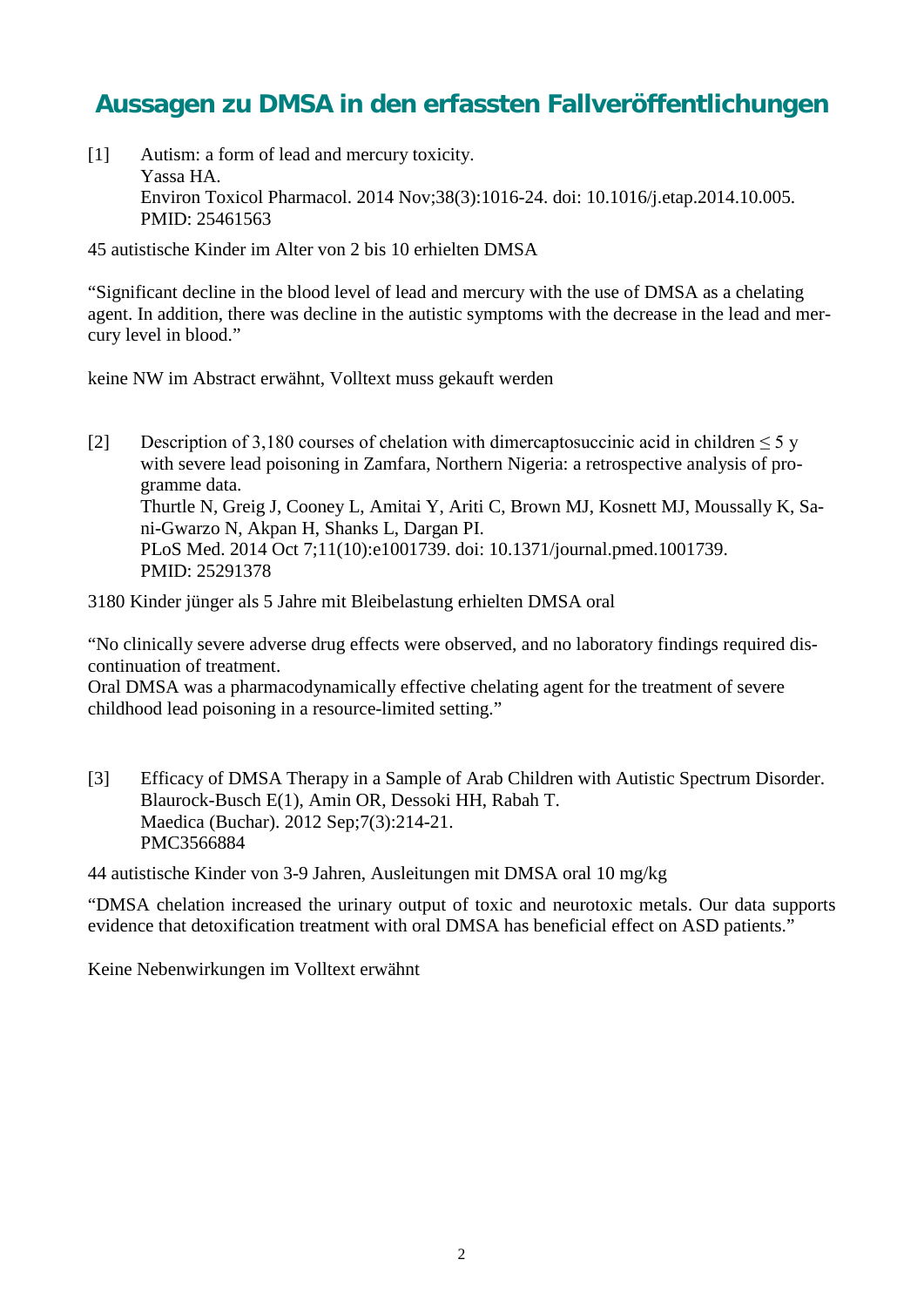- [4] Metal exposure in the physically and mentally challenged children of Punjab, India. Blaurock-Busch E, Friedle A, Godfrey M, Schulte-Uebbing CE. Maedica (Buchar). 2010 Apr;5(2):102-10. PMID: 21977132 PMID: 21977132
- 55 Kinder Schwermetall-Mobilisationstest mit DMSA oral 10 mg/kg

"Data documented that oral DMSA chelation is a useful and safe therapeutic approach to treat lead intoxication in children."

[5] The severity of autism is associated with toxic metal body burden and red blood cell glutathione levels. Adams JB, Baral M, Geis E, Mitchell J, Ingram J, Hensley A, Zappia I, Newmark S, Gehn E, Rubin RA, Mitchell K, Bradstreet J, El-Dahr JM. J Toxicol. 2009;2009:532640. doi: 10.1155/2009/532640. PMID: 20107587

63 autistische Kinder, sehr hohe orale DMSA Gabe (9 Dosen a 10 mg/kg, täglich 3 x über 3 Tage) – die Bleiausscheidung nach der 9. Dosis lag 638% gegenüber Basal

keine Nebenwirkungen im Volltext erwähnt

[6a] Safety and efficacy of oral DMSA therapy for children with autism spectrum disorders: part B - behavioral results. Adams JB, Baral M, Geis E, Mitchell J, Ingram J, Hensley A, Zappia I, Newmark S, Gehn E, Rubin RA, Mitchell K, Bradstreet J, El-Dahr J. BMC Clin Pharmacol. 2009 Oct 23;9:17. doi: 10.1186/1472-6904-9-17. PMID: 19852790

Nebenwirkungen kaum messbar (Verstopfung bzw. Durchfall)

"following the protocol of this study, we did not observe any evidence of significant change in gut problems"

"DMSA is FDA-approved for the treatment of lead poisoning in children as young as 2 years"

[6b] Safety and efficacy of oral DMSA therapy for children with autism spectrum disorders: Part A--medical results. Adams JB, Baral M, Geis E, Mitchell J, Ingram J, Hensley A, Zappia I, Newmark S, Gehn E, Rubin RA, Mitchell K, Bradstreet J, El-Dahr J. BMC Clin Pharmacol. 2009 Oct 23;9:16. doi: 10.1186/1472-6904-9-16. PMID: 19852789, PMCID: PMC2774660

Studie an 65 Kindern mit Autismus, bis zu 7 Ausleitungen mit DMSA oral

temporäre Nebenwirkungen bei autistischen Kindern:

 $1\times$  lethargisch, verringerter Appetit

1 Schlafprobleme bei DMSA

1 Verhalten verschlechtert

aber ebenso 2 Kinder aus der Placebo-Gruppe mit Verschlechterungen (Verhalten schlechter, selbstimulierendes Verhalten stärker, Regression)

"Overall, DMSA therapy in this study seemed relatively safe, with only a few reports of adverse effects that were generally temporary and of mild or moderate severity."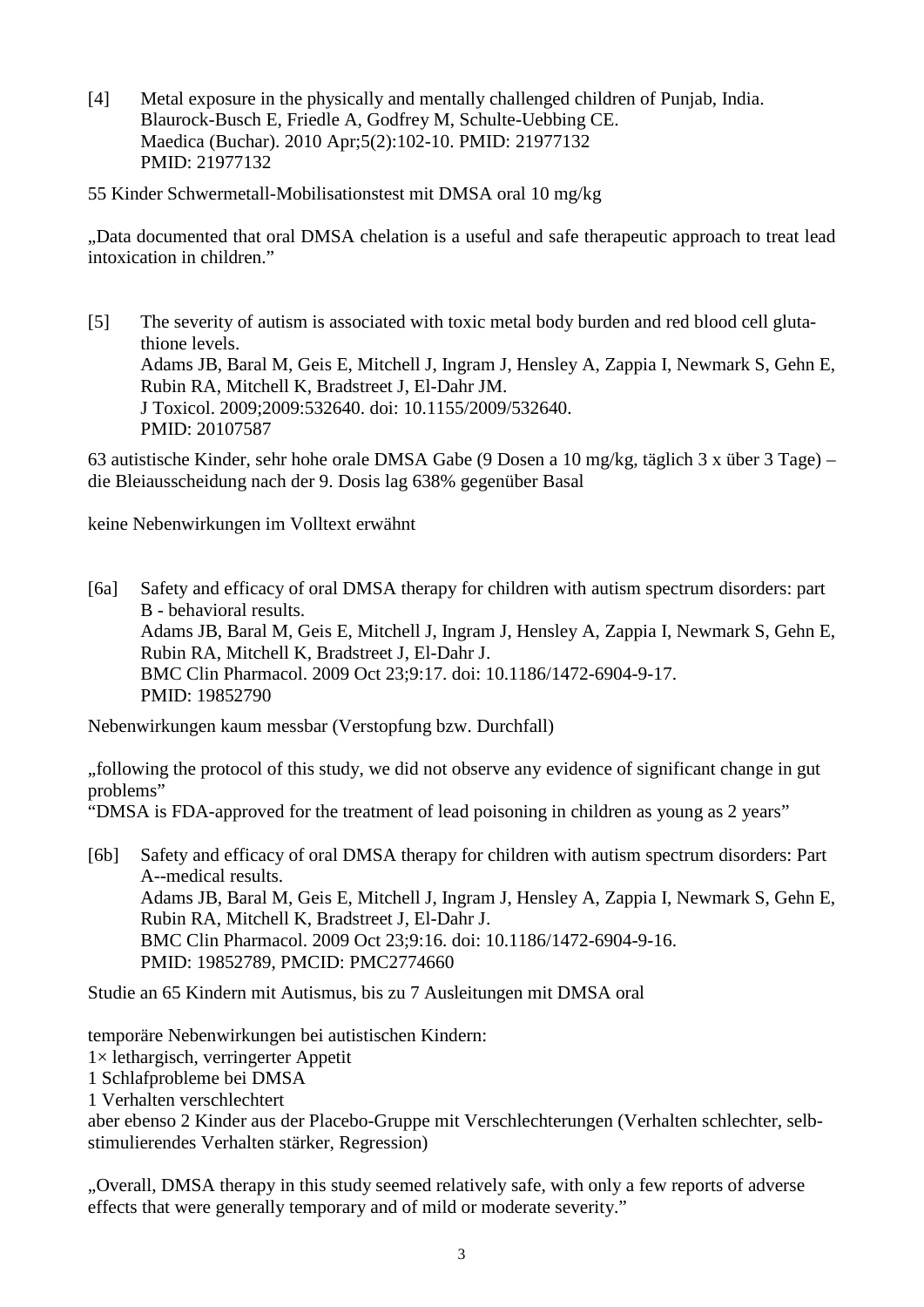[7] Evaluation of lead body burden in occupational workers by lead mobilization test. Khan DA, Qayyum S, Saleem S, Khan FA. J Pak Med Assoc. 2009 Jun; 59(6): 350-4. PMID: 19534366

orale Ausleitung mit DMSA bei 149 Männern mit Bleibelastung

keine Nebenwirkungen im Volltext erwähnt

[8] Clinical evaluation of a lead mobilization test using the chelating agent dimercaptosuccinic acid. Hoet P, Buchet JP, Decerf L, Lavalleye B, Haufroid V, Lison D. Clin Chem. 2006 Jan;52(1):88-96. PMID: 16239340

DMSA oral zur Bleiausleitung bei 40 Erwachsenen

"No side effects were reported after DMSA. … Determination of DMSA-PbU in a 4-h collection after DMSA is convenient, apparently safe, and inexpensive."

- [9] Effect of meso-2,3-dimercaptosuccinic acid on urinary lead excretion in exposed men. Torres-Alanís O, Garza-Ocañas L, Piñeyro-López A. Hum Exp Toxicol. 2002 Nov;21(11):573-7. PMID: 12507251
- 10 Männer mit Bleibelastung, intensive Therapie mit DMSA oral

"DMSA therapy had no influence on hepatic, hematologic, or renal functions and was effective in decreasing the concentration of blood Pb in all the subjects without adverse drug reactions."

[10] Diagnostic chelation challenge with DMSA: a biomarker of long-term mercury exposure? Frumkin H, Manning CC, Williams PL, Sanders A, Taylor BB, Pierce M, Elon L, Hertzberg VS. Environ Health Perspect. 2001 Feb;109(2):167-71. PMID: 11266328

119 Arbeiter mit Quecksilberbelastung + 138 Arbeiter ohne Belastung erhielten 2× DMSA, 10 mg/kg.

(allerdings unkorrekte Durchführung, Urin wurde 24 h gesammelt, dadurch reduzierte Messwerte)

keine Nebenwirkungen im Volltext erwähnt

[11] Predictors of DMSA chelatable lead, tibial lead, and blood lead in 802 Korean lead workers. Todd AC, Lee BK, Lee GS, Ahn KD, Moshier EL, Schwartz BS. Occup Environ Med. 2001 Feb; 58(2):73-80. PMID: 11160984

787 Arbeiter mit Bleibelastung + 135 Arbeiter ohne erhielten DMSA 10 mg/kg.

keine Nebenwirkungen im Volltext erwähnt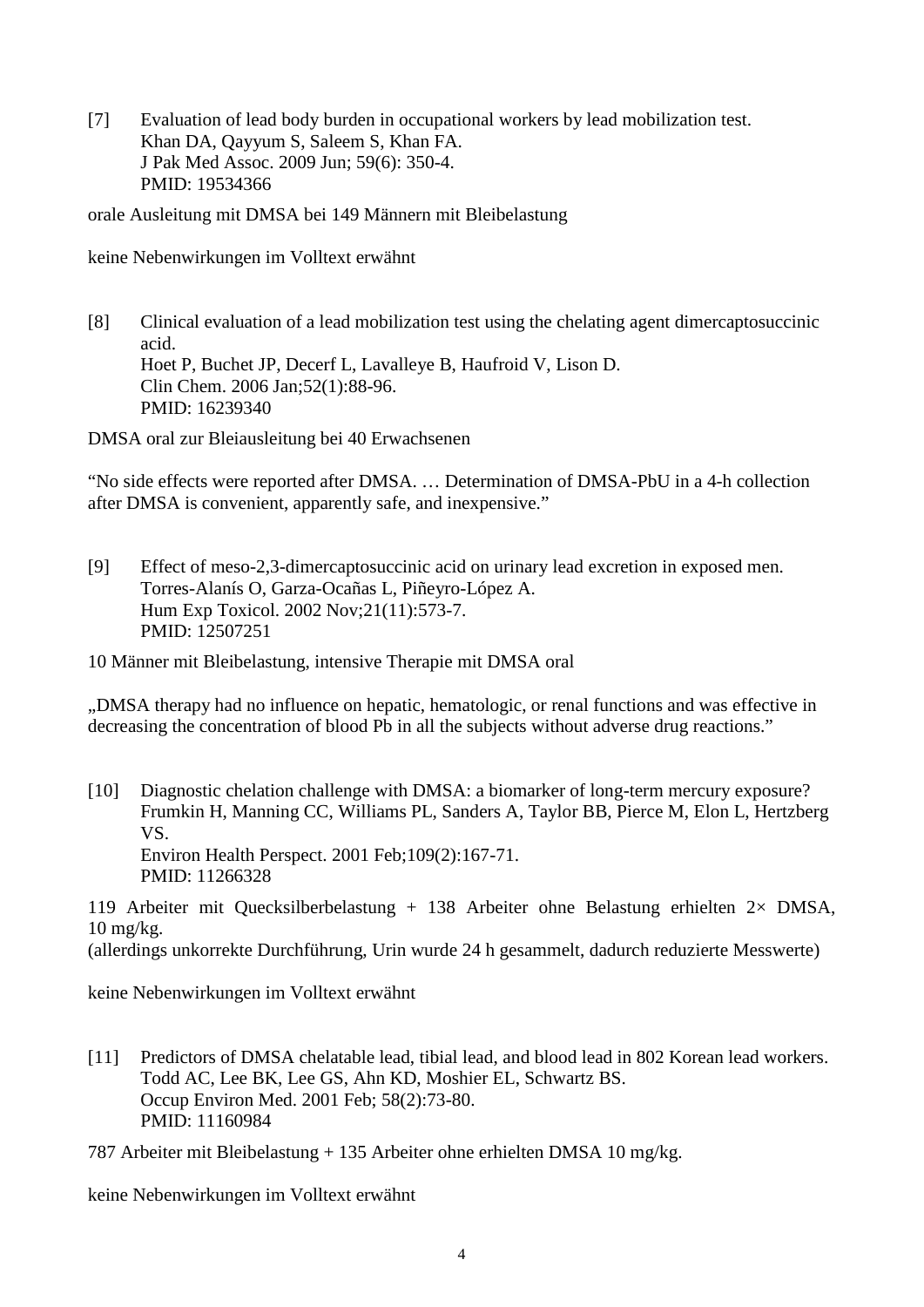[12] Safety and efficacy of meso-2,3-dimercaptosuccinic acid (DMSA) in children with elevated blood lead concentrations. Chisolm JJ Jr. J Toxicol Clin Toxicol. 2000;38(4):365-75. PMID: 10930052

59 Kinder, 12 bis 65 Monate alt mit Bleibelastung erhielten intensive Therapie mit DMSA oral

"There were no adverse reactions attributable to dimercaptosuccinic acid" "Dimercaptosuccinic acid is apparently safe and does mobilize lead into the urine, but not the essential metals, zinc and copper."

[13] A cluster of pediatric metallic mercury exposure cases treated with meso-2,3 dimercaptosuccinic acid (DMSA) Forman J, Moline J, Cernichiari E, Sayegh S, Torres JC, Landrigan MM, Hudson J, Adel HN, Landrigan PJ. Environ Health Perspect. 2000 Jun;108(6):575-7. PMID: 10856034

9 Kinder, die Quecksilberdämpfe eingeatmet haben erhielten DMSA oral in hohen Dosen 20...30 mg/kg

"We observed no adverse side effects of treatment. DMSA appears to be an effective and safe chelating agent for treatment of pediatric overexposure to metallic mercury."

[14] Predictors of dimercaptosuccinic acid chelatable lead and tibial lead in former organolead manufacturing workers. Schwartz BS, Stewart WF, Todd AC, Links JM. Occup Environ Med. 1999 Jan;56(1):22-9. PMID: 10341742

504 von 543 Arbeitern mit Belastungen durch organisches und anorganisches Blei, typischerweise mit Hypertonie erhielten DMSA oral mit 10 mg/kg

keine Nebenwirkungen im Volltext erwähnt

[15] Clinical curative effects of dimercaptosuccinic acid on hepatolenticular degeneration and the impact of DMSA on biliary trace elements. Ren M, Yang R. Chin Med J (Engl). 1997 Sep;110(9):694-7. PMID: 9642327

"No serious side effects were seen through the course of treatment."

<sup>20</sup> Patienten mit HLD erhielten 4 Wochen lang 1,5 g DMSA oral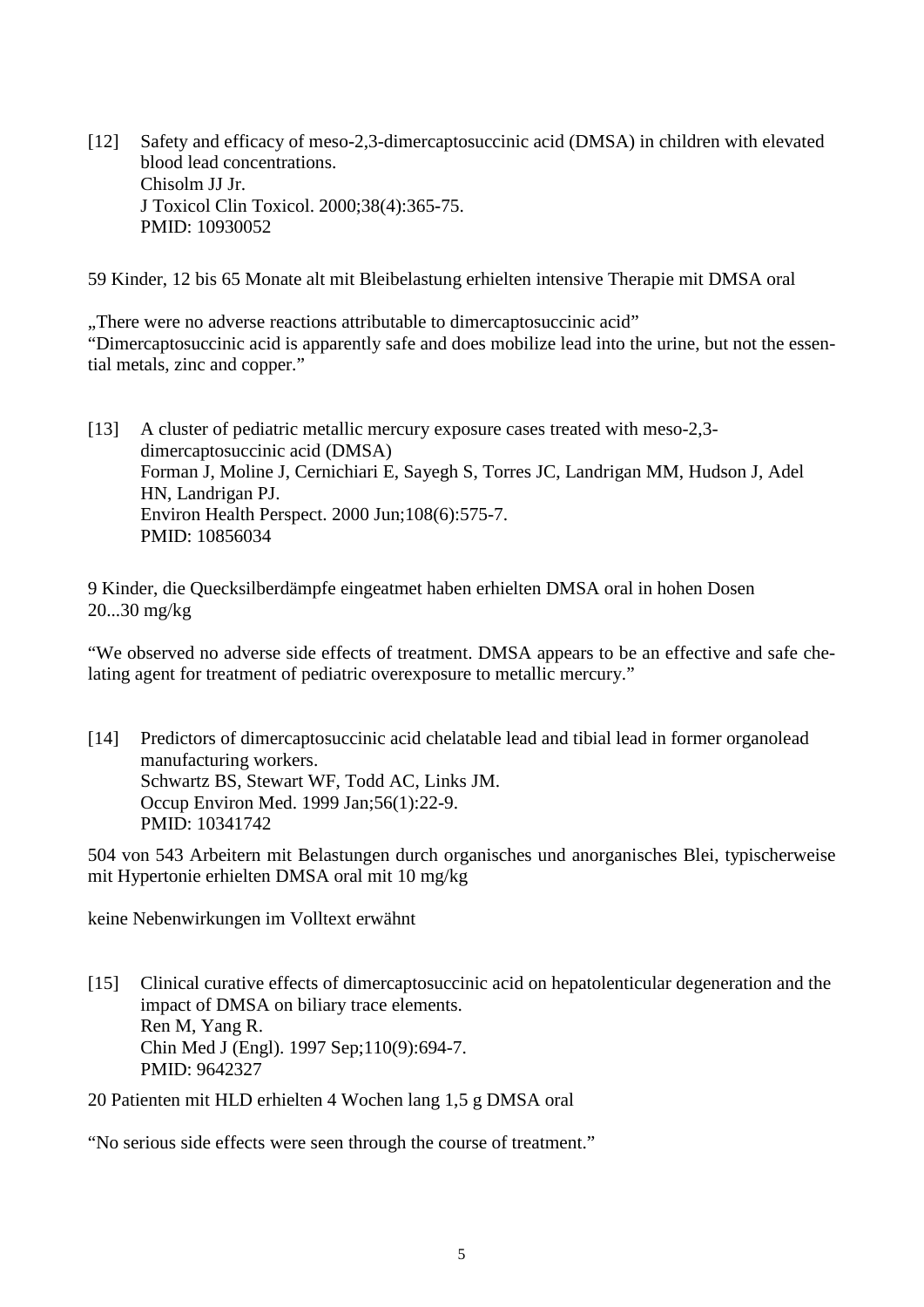[16] Short-term efficacy of oral dimercaptosuccinic acid in children with low to moderate lead intoxication. Besunder JB, Anderson RL, Super DM. Pediatrics. 1995 Oct;96(4 Pt 1):683-7. PMID: 7567330

46 Kinder mit milder Bleibelastung erhielten 19 Tage intensive Chelattherapie mit DMSA  $10 \text{ mg/kg}$ 

"No significant adverse effects were observed except for neutropenia (absolute neutrophil count of  $0.752 \times 10(9)/L$ ) in one patient.

[17] 2,3-Dimercaptosuccinic acid treatment of heavy metal poisoning in humans. Fournier L, Thomas G, Garnier R, Buisine A, Houze P, Pradier F, Dally S. Med Toxicol Adverse Drug Exp. 1988 Nov-Dec;3(6):499-504. PMID: 2851085

14 Patienten mit Schwermetallvergiftung erhielten hohe DMSA-Gaben (5 Tage 30 mg/kg)

"No serious side effects were observed and 3 weeks after administration of the drug the clinical condition of all subjects was either stable or improved."

[18] 2,3-Dimercaptosuccinic acid as an antidote for lead intoxication. Graziano JH, Siris ES, LoIacono N, Silverberg SJ, Turgeon L. Clin Pharmacol Ther. 1985 Apr;37(4):431-8. PMID: 2983924

18 Männer mit erhöhten Bleiwerten erhielten entweder 30, 20, oder 10 mg/kg DMSA für 5 Tage, auf drei Dosen täglich aufgeteilt

"DMSA was well tolerated; the only observed adverse drug reaction was a mild, transient elevation of serum SGPT levels in two subjects. DMSA appears promising and may greatly simplify the treatment of lead intoxication."

## **Aussagen zu DMSA in Grundsatzartikeln, die ebenfalls in Pubmed gelistet sind**

DMSA ist von der FDA zugelassen zur Behandlung von Bleibelastungen bereits bei 2 Jahre alten Kindern [6a].

Die WHO empfiehlt den Einsatz von DMSA bei Kindern mit Quecksilberpegeln über 50 µg/ml, sogar wenn diese symptomfrei sind. [19]

DMSA wird bereits seit den 1950er Jahren als Antidot gegen Bleivergiftung in der UdSSR, Japan und Volksrepublik China eingesetzt. [22]

Mögliche vorübergehende Nebenwirkungen: gastrointestinale Störungen, Hautausschläge und grippeartiges Gefühl (hier ist zu ergänzen, dass diese entsprechend der Halbwertszeit von DMSA von 3,2 Stunden nur einige Stunden anhalten). Sehr selten wird eine (temporäre) Neutropenie beobach-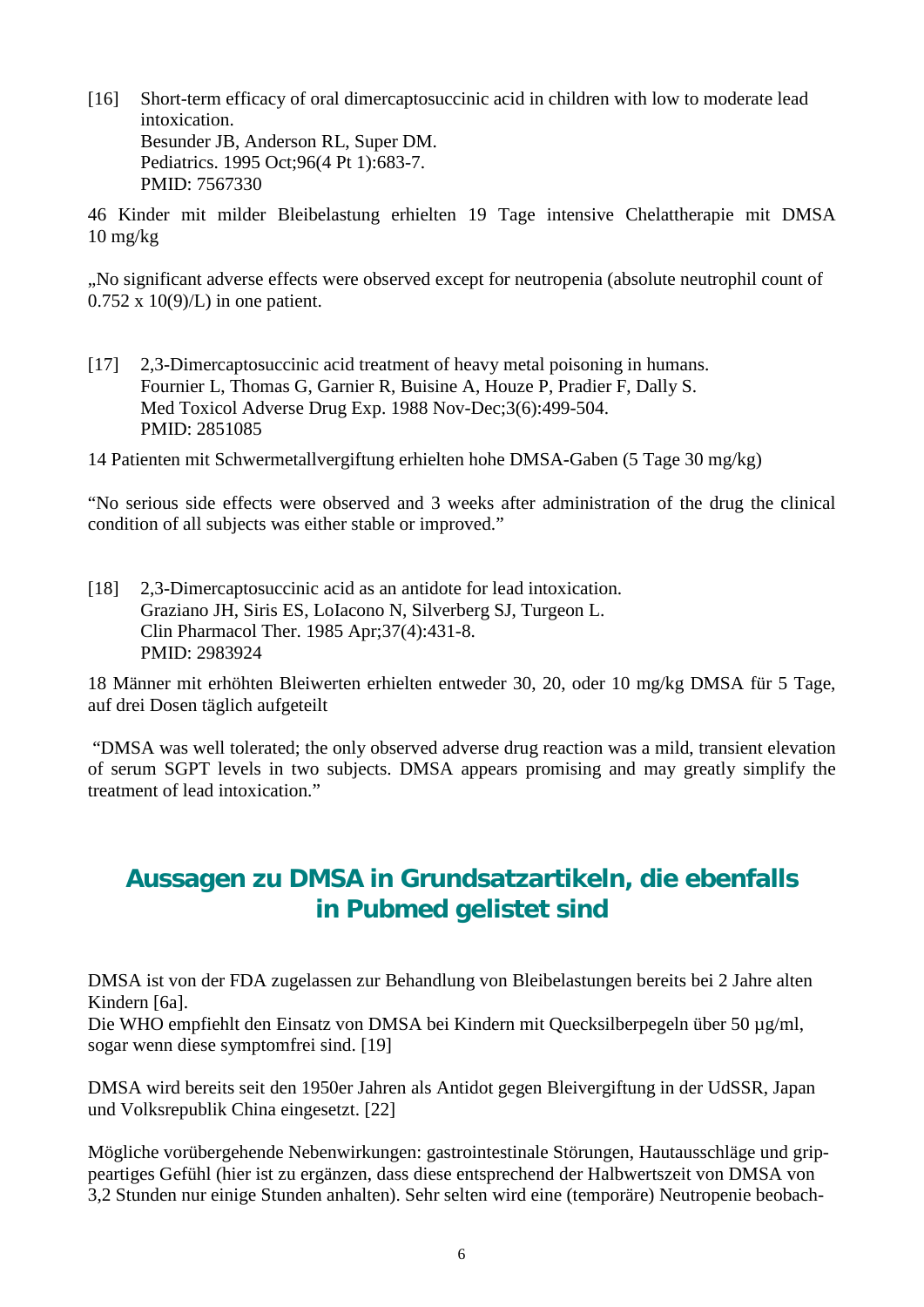### tet.

Diese Wirkungen gehen schlichtweg auf den Schwefelanteil in DMSA zurück. Sie können schnell vermindert werden durch eine Dosisreduktion. [21]

[19] Current approaches of the management of mercury poisoning: need of the hour. Rafati-Rahimzadeh M, Rafati-Rahimzadeh M, Kazemi S, Moghadamnia AA. Daru. 2014 Jun 2;22:46. doi: 10.1186/2008-2231-22-46. Review. PMID: 24888360

Allgemeiner Übersichtsartikel über DMSA

"WHO recommends that DMSA should be started in children with urine mercury levels equal or greater than 50 μg/mL creatinine, if they are even asymptomatic [78]. DMSA has a half-life of 3.2 h [77]."

"DMSA is given via oral administration or IV injection. Adult doses are 10 mg/kg tid for the first 5 days, then 10 mg/kg bid for the next 14 days. Children dose is calculated based on the body surface area (BSA), 350 mg/m2tid for the first 5 days, then 350 mg/m2 bid for the next 14 days. If necessary, it may be repeated, with a 2- week interval between treatments [38]. The dimercapto chelating agents are least toxic. But in some patients, neutropenia has been reported, therefore CBC, renal and hepatic functions should be checked before starting and during the treatment. The side effects of DMSA include GI disorders, skin rashes and flu-like symptoms [77].

[20] Chelation in Metal Intoxication Swaran J.S. Flora, Vidhu Pachauri Int J Environ Res Public Health. 2010 Jul; 7(7): 2745–2788. Published online 2010 Jun 28. doi: 10.3390/ijerph7072745; PMCID: PMC2922724

Grundsatzartikel

erwähnt als Nebenwirkungen für DMSA nur eine Studie an Ratten – eine Schwächung des Immunsystems von Ratten, wenn ihre Mütter während der Schwangerschaft DMSA erhielten.

[21] Environmental medicine, part three: long-term effects of chronic low-dose mercury exposure. Crinnion WJ. Altern Med Rev. 2000 Jun;5(3):209-23. Review. PMID: 10869102

Grundsatzartikel zur Belastung mit Quecksilber und möglichen Therapieoptionen

"If DMSA is used, the person may experience gas, diarrhea, bloating, and GI discomfort, simply from the sulfur content of DMSA. When adverse symptoms occur while using DMSA, they can often be quickly decreased by the reduction or cessation of DMSA dosing."